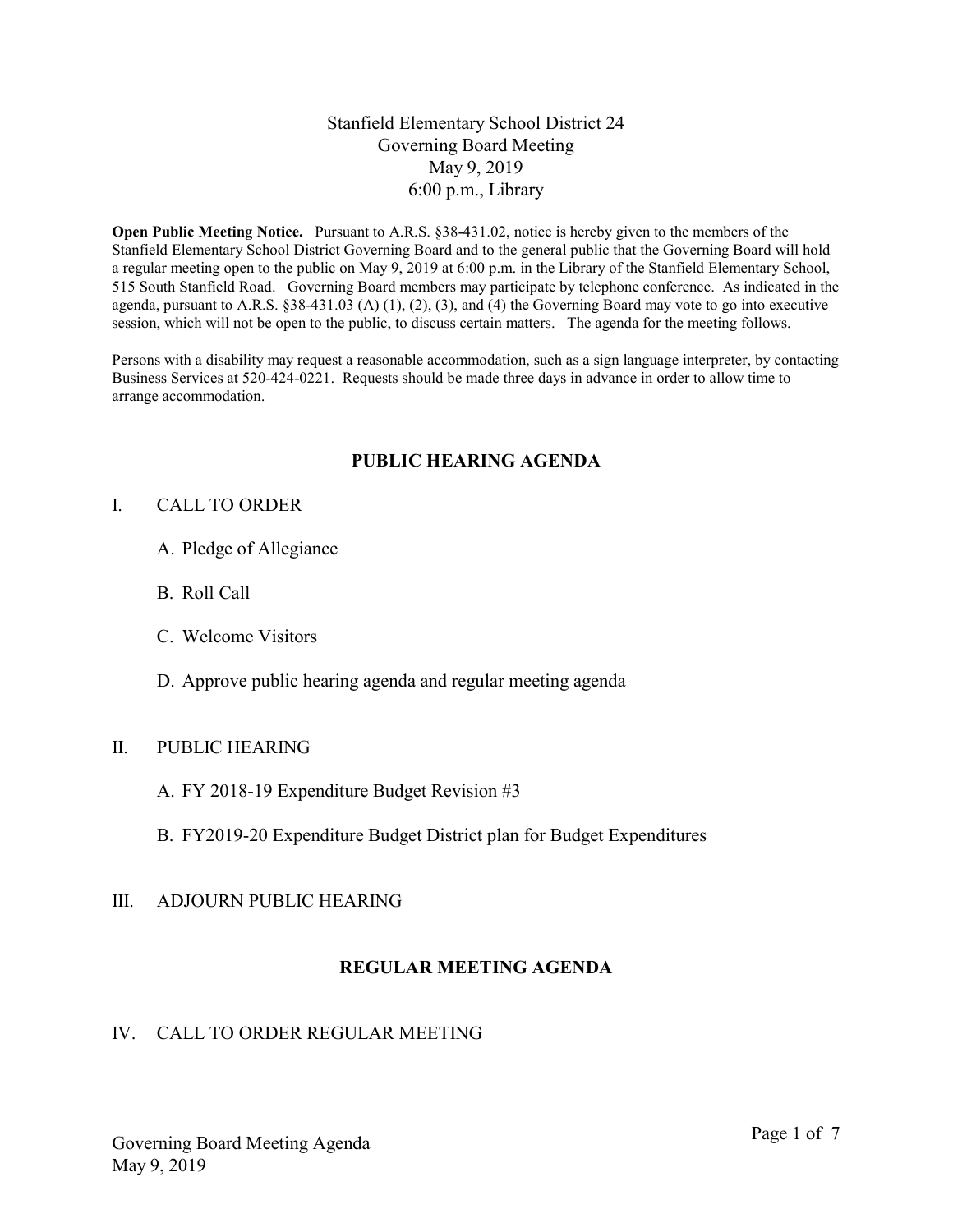# V. FY 2018-19 EXPENDITURE BUDGET REVISION #3 (front pocket)

# A. Adopt the FY 2018-19 Expenditure Budget Revision #3

B. Authorize FY 2018-19 expenditures to exceed Program, Function, and Object section budgets.

# VI. ALL TO THE PUBLIC

Guidance for Public Participation in Board Meetings is provided in Policy BEDH. The President may recognize individuals wishing to address the Board under Call to the Public or under the item on the Agenda they wish to address. Each individual will be allowed five minutes unless additional time was requested and granted in advance by the Superintendent or President. ARS 38-432.02(H) provides that Board members shall not respond to comments unless the item is on the agenda.

The Board shall not hear personal complaints against school personnel or a person connected with the district. A procedure is provided by the Board for disposition of legitimate complaints in Policies KL, KB and KLD.

# LLAMADA AL PÚBLICO

La póliza BEDH, provee una guía publica para participar en juntas de la Mesa Directiva. El presidente de la Mesa Directiva puede reconocer a los individuos que desean dirigirse a la mesa bajo llamada al público o bajo el artículo en la agenda que desean tratar. A cada individuo se le otorgaran cinco minutos de tiempo, a menos que el Presidente o Superintendente le hayan concedido tiempo adicional por adelantado. La Póliza ARS 38- 432.02 dice que ningún miembro de la mesa responderá a ningún tipo de comentarios de temas que no estén en la agenda.

La mesa no oirá quejas personales en contra de personal de la escuela o personas que tengan alguna conexión con el Distrito. Para este tipo de quejas la mesa provee otro tipo de procedimientos para la disposición de quejas legítimas las cuales se encuentran en las siguientes Pólizas KL, KB, y KLD.

# VII. APPROVAL OF MINUTES

Approve the April 11, 2019 regular governing board and May 1, 2019 special governing board meeting minutes.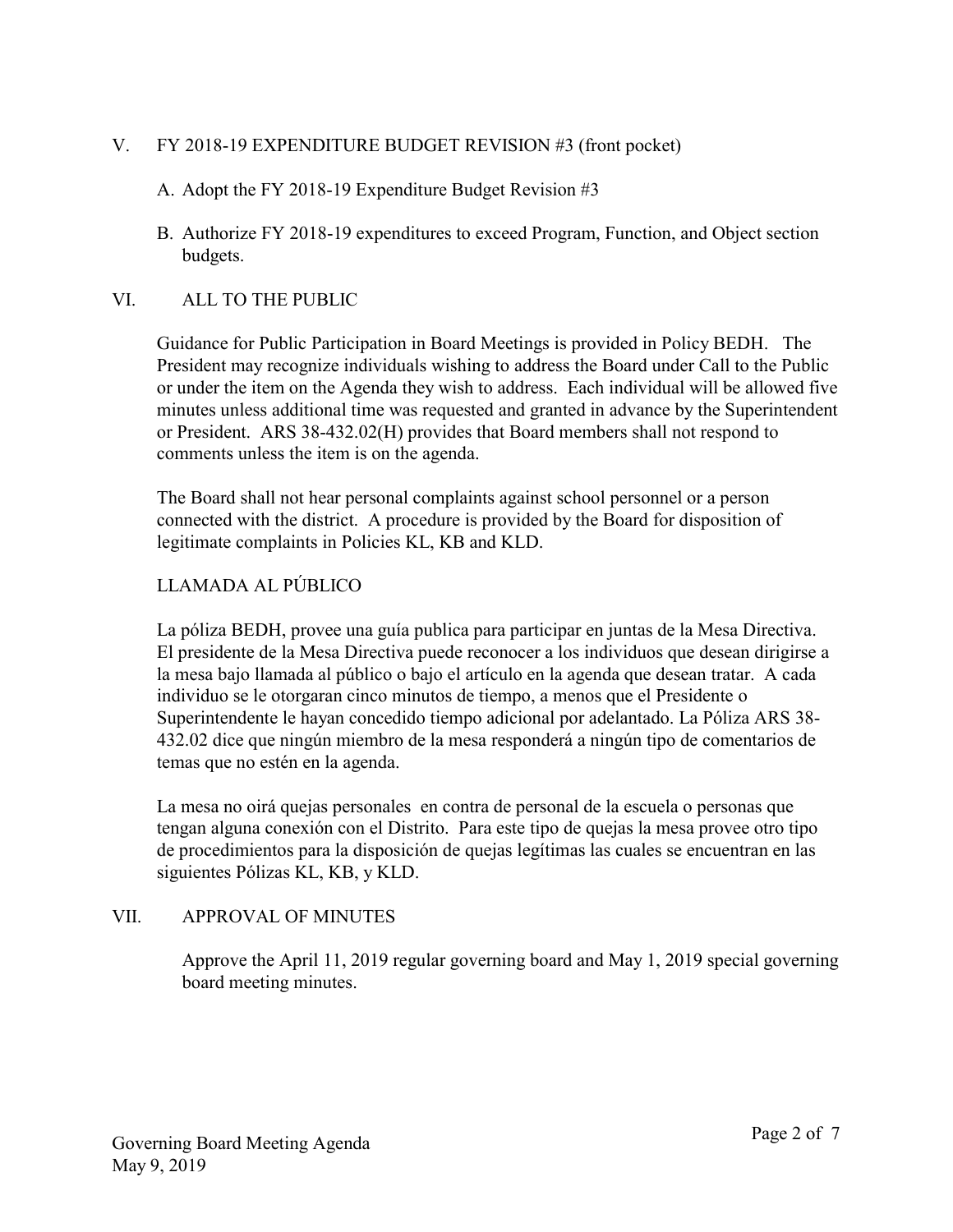### VIII. Presentation A. District Benchmark results for 2018-19 school year

#### IX. REPORT

- A. Superintendent's Report
	- 1. Summer Schedule
	- 2. Openings across the District
	- 3. Kinder Camp July, 2019
- B. April Public Funds Expenditure Reports (Pages 1-4)
- C. April Student Activities Report (Page 5-6)
- D. Principal's Report (Page 7)
- E. Operations Support Services Reports (Pages 8-11)
	- 1. Maintenance
	- 2. Transportation
	- 3. Technology
- X. NEW BUSINESS ACTION ITEMS PERSONNEL

All hiring is pending satisfactory completion of background investigation, records verification, and fingerprint report.

- A. Approve hire of Erica Carpenter for Bus Driver, Notice of "At-Will" Appointment 189-day schedule, 1.0 FTE positions effective May 6, 2019
- B. Approve hire of Julian Espuma for Maintenance I, Notice of "At-Will" Appointment 189-day schedule, 1.0 FTE positions effective May 6, 2019
- C. Accept Teacher Contracts declined and resignations effective May 22, 2019, Arlo Pew
- D. Approve extra duty contract for Mike Tanascu, Interim Operations Director, effective May 23, 2019
- E. Accept resignation of Carrie Van Slyke, Teacher, effective April 19, 2019
- F. Approve extra duty for Kindergarten Kickoff Camp, July 28-29, 2019:
	- 1. Vera Koppinger-Renna
	- 2. Dimple Dagatan
	- 3. Maria Garcia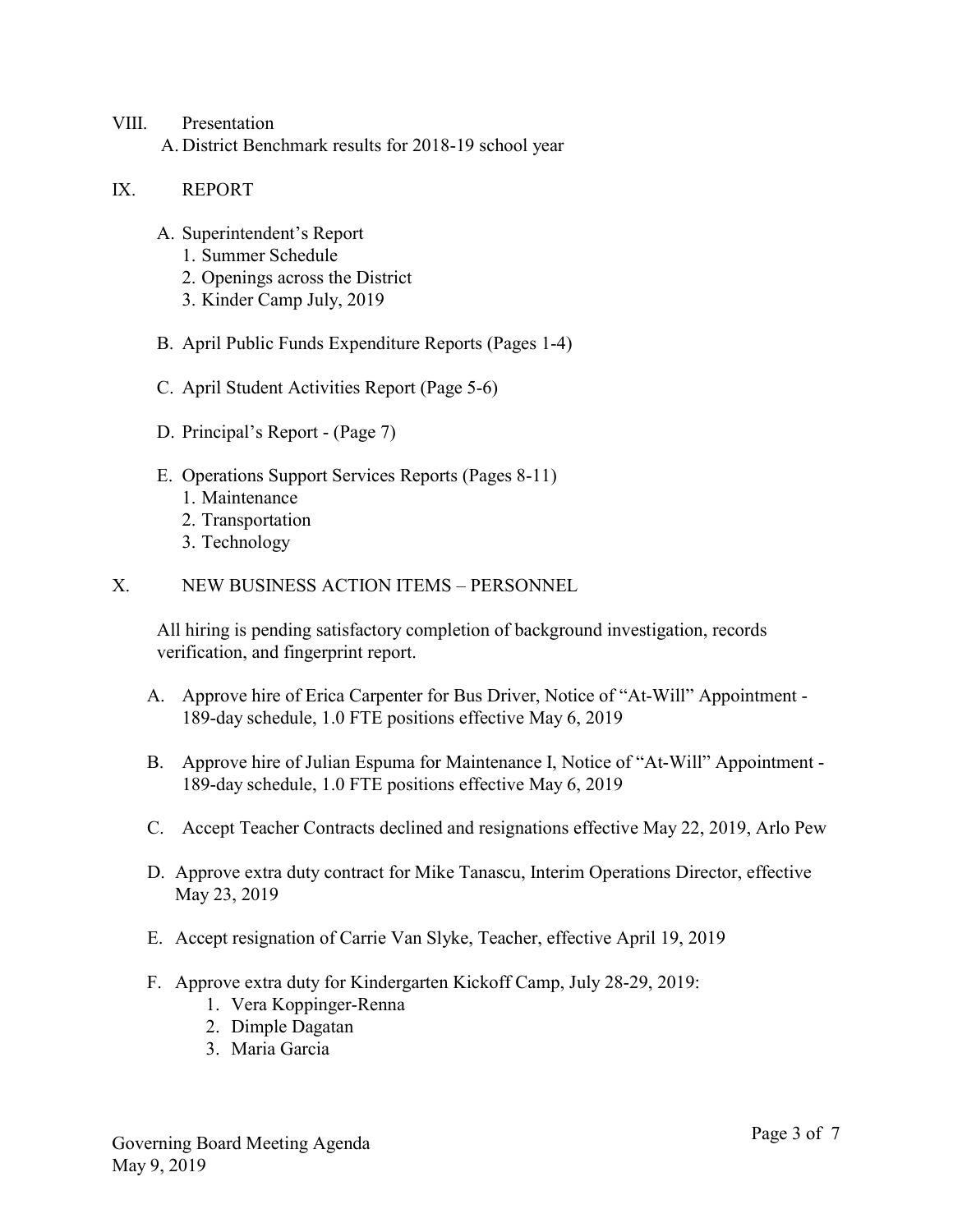- G. Approve Annual Notice of Termination of At-Will Appointment and Notice of At-Will Appointment Memorandum (Page 12)
- H. Approve the annual Notice of Termination of Employment effective May 22, 2019:
	- 1. Ahumada, Jennifer
	- 2. Sultan Ali
	- 3. Crystal Bernal
	- 4. Blanca Campo Zavala
	- 5. Maria Carbajal
	- 6. Erica Carpenter
	- 7. Dori Diaz
	- 8. Jeanine Elshere
	- 9. Tamera Garcia
	- 10. Rose Gamez
	- 11. Virginia McHaney
	- 12. Rudolph Macias
	- 13. Mariela Medel
	- 14. James Meyers
	- 15. Natasha Pearson
	- 16. Imelda Pelayo
	- 17. Maribel Pelayo-Guevara
	- 18. Sharon Pihl
	- 19. Noemi Rojas
	- 20. Conchita Sanchez
	- 21. Kristin Tibi
	- 22. Philip Sylvia
	- 23. Mary Wickes
- I. Approve the annual Notice of Termination of Employment effective June 30, 2019:
	- 1. Lorinda El Aouita
	- 2. Louie Espuma
	- 3. Julian Espuma
	- 4. Maurice Kerckhof
	- 5. Juan Manriquez
	- 6. Erlinda Martinez
	- 7. Belen Mendoza
	- 8. Jennifer Norred
	- 9. Elizabeth Pena
	- 10. Maria Jesus Romero
	- 11. Jim Tapia
	- 12. Lupe Valenzuela
	- 13. Matilda Ybarra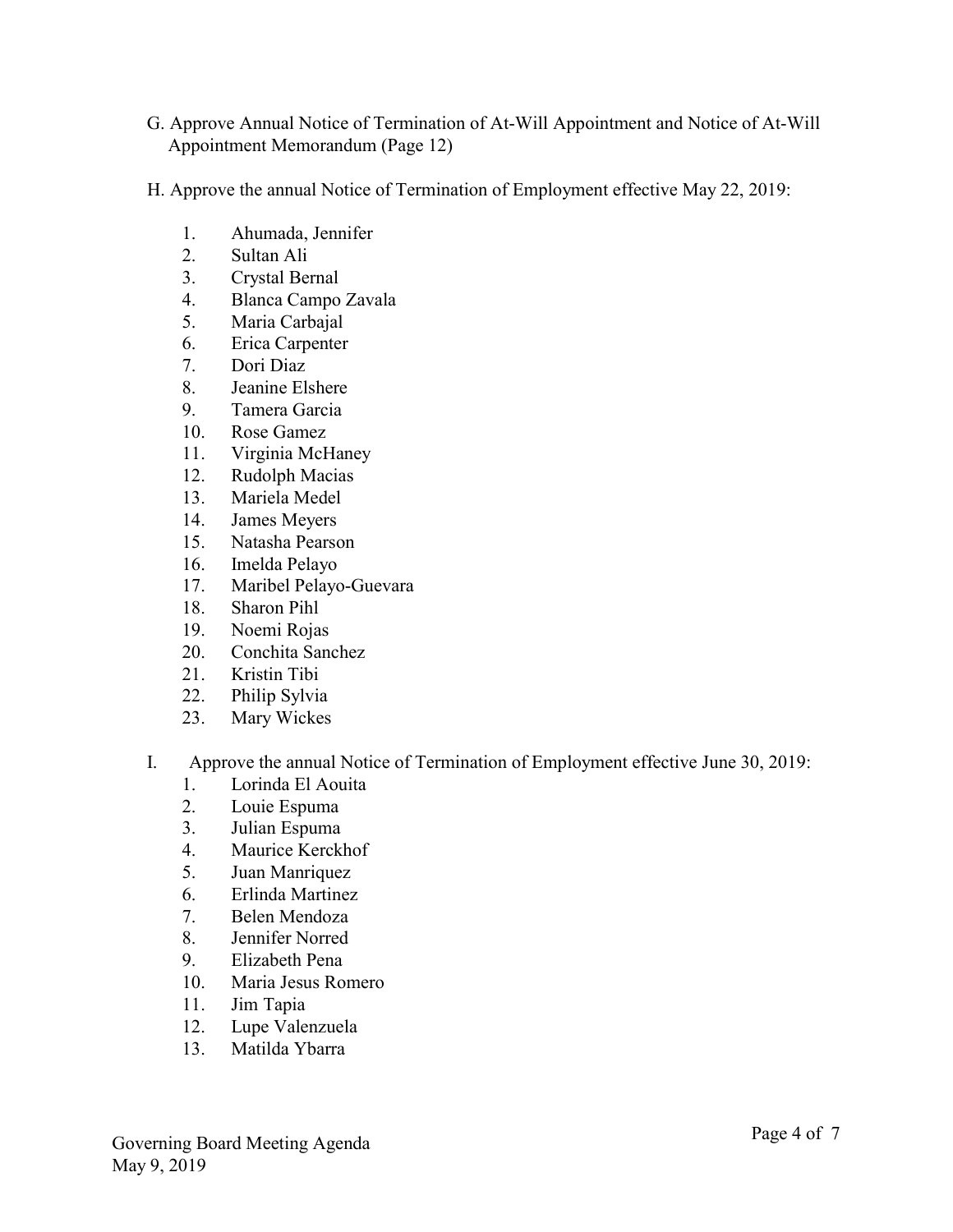- J. Approve rehire, Notice of "At-Will" Appointment Returning, 189-day schedule, 1.0 FTE positions, effective August 5, 2019:
	- 1. Instructional Aide (Highly Qualified Paraprofessional)
	- a. Jennifer Ahumada
	- b. Jeanine Elshere
	- c. Tamera Garcia
	- d. Rose Gamez
	- e. Virginia McHaney (0.5 FTE)
	- f. Rudolph Macias
	- g. Natasha Pearson
	- h. Noemi Rojas
	- i. Conchita Sanchez
	- j. Kristin Tibi
	- k. Mary Wicks
	- 2.Clerk, Mary Wickes (0.5 FTE)
	- 3. Food Service I, Crystal Bernal
	- 4. Food Service II, Maribel Pelayo-Guevera
	- 5.Custodian, Imelda Pelayo
	- 6.Custodian, Blanca Campo Zavala
- K. Approve rehire effective August 5, 2019, Notice of "At-Will" Appointment Returning, 189-day schedule:
	- 1. Sultan Ali, Bus Driver
	- 2. Erica Carpenter, Driver
	- 3. Dori Diaz, Bus Driver
	- 4. Jim Meyers, Bus Driver
	- 5. Sharon Pihl, Bus Driver
	- 6. Philip Sylvia, Bus Driver
	- 7. Dori Diaz, Bus Driver Trainer
- L. Approve rehire effective July 1, 2019, Notice of "At-Will" Appointment Returning, 260 day schedule, 1.0 FTE positions:
	- 1. Lorinda El Aouita, Business Services III
	- 2. Louie Espuma, Maintenance II
	- 3. Julian Espuma, Maintenance I
	- 4. Juan Manriquez, Mechanic
	- 5. Erlinda Martinez, Business Services II
	- 6. Belen Mendoza, School Secretary
	- 7. Jennifer Norred, Administrative Assistant to the Governing Board
	- 8. Elizabeth Pena, Dispatch/Maintenance I
	- 9. Maria Jesus Romero, Custodian
	- 10. Jim Tapia, Maintenance Service Worker III
	- 11. Lupe Valenzuela, Administrative Assistant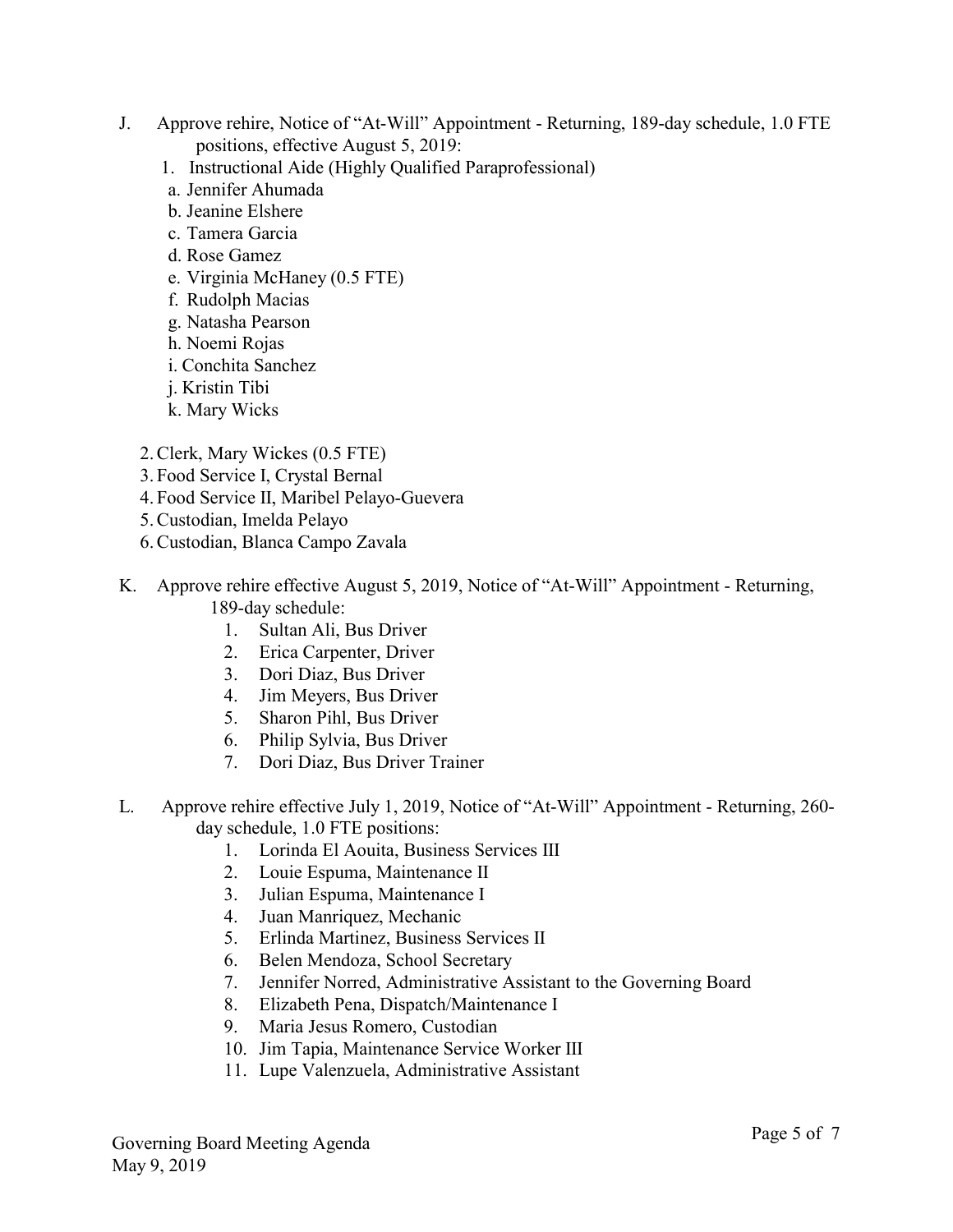- 12. Matilda Ybarra, Reception/Office/Health
- M. Approve 2019-2020 Extra Duty Contracts:
	- 1. 8<sup>th</sup> Grade Sponsors: Darrell Keel, Rosemary Rodriguez, Hermelina Liddell
	- 2. Yearbook- Laura Scavo
	- 3. Student Council- Analise Valdez, Tiffany Shaw
	- 4. Gifted Coordinator- Hermelina Liddell
	- 5. Wellness Coordinator- Yvette Hernandez
	- 6. Preschool Director- Debra Wright
	- 7. Athletic Coordinator- Yvette Hernandez
	- 8. Cross Country- Yvette Hernandez
	- 9. Girls' Volleyball-Yvette Hernandez
	- 10. Girls' Soccer- Yvette Hernandez
	- 11. Track and Field- Yvette Hernandez
- N. Approve rehire effective July 1, 2019, Notice of "At-Will" Exempt Appointment Returning, 260-day schedule, 1.0 FTE position:
	- 1. Maurice Kerckhof, Technology Coordinator
- O. Approve hire effective July 1, 2019, Notice of "At-Will" Exempt Appointment -, 260-day schedule, 1.0 FTE position:
	- 1. Mike Tanascu, Director of Operations
- P. Approve extra-duty compensation for Aides for professional development and participation in Parent Events for FY20
- Q. Approve extra-duty compensation for Rose Gamez, Mary Wickes and Jeanine Elshere for beginning of the year preparation for FY20
- XI. NEW BUSINESS ACTION ITEMS BUSINESS
	- A. Ratify approval of payroll vouchers

|    | PV22 | \$129,987.04 |
|----|------|--------------|
| 2. | PV23 | \$133,363.68 |

B. Ratify approval of expense vouchers

| 1. | EV1939 | \$4,607.36  |
|----|--------|-------------|
| 2. | EV1940 | \$30,432.75 |
| 3. | EV1941 | \$51,933.00 |
| 4. | EV1942 | \$7,295.12  |
| 5. | EV1943 | \$9,098.16  |

C. Approve FY20 Combined Resolutions effecting Pinal County Treasurer Transactions (Pages 13- 17)